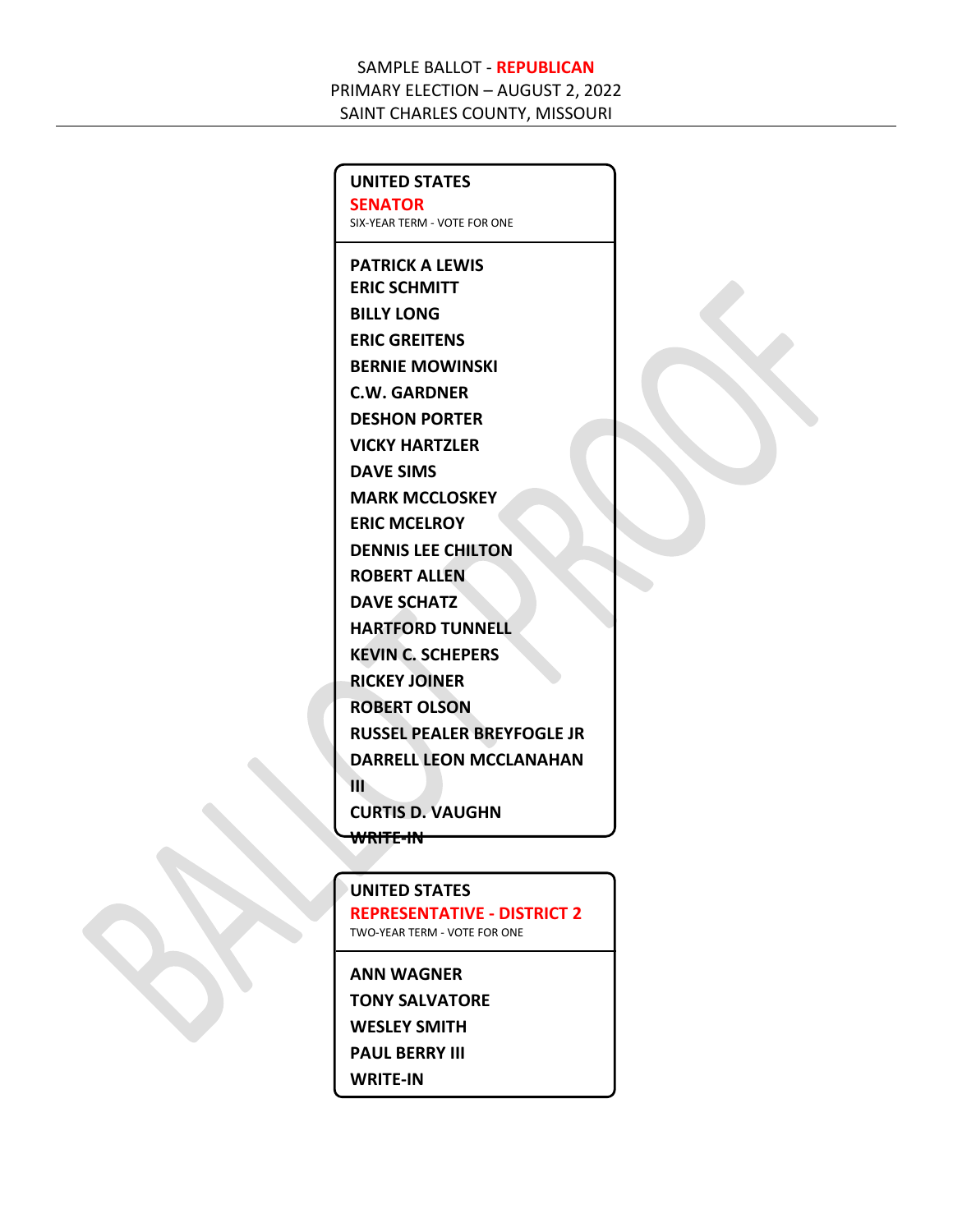#### **UNITED STATES**

**REPRESENTATIVE - DISTRICT 3**

TWO-YEAR TERM - VOTE FOR ONE

**BRANDON WILKINSON**

**BLAINE LUETKEMEYER**

**DUSTIN HILL**

**RICHARD SKWIRA JR.**

**WRITE-IN**

**STATE OF MISSOURI**

**AUDITOR** FOUR-YEAR TERM - VOTE FOR ONE

## **DAVID GREGORY**

**SCOTT FITZPATRICK**

**WRITE-IN**

**STATE OF MISSOURI SENATE - DISTRICT 2** FOUR-YEAR TERM - VOTE FOR ONE

**NICK SCHROER**

**JOHN D. WIEMANN WRITE-IN**

**STATE OF MISSOURI SENATE - DISTRICT 10**

FOUR-YEAR TERM - VOTE FOR ONE

#### **JOSHUA PRICE**

**BRYAN SPENCER**

**TRAVIS FITZWATER**

**JEFF PORTER**

**MIKE (MICHAEL) CARTER**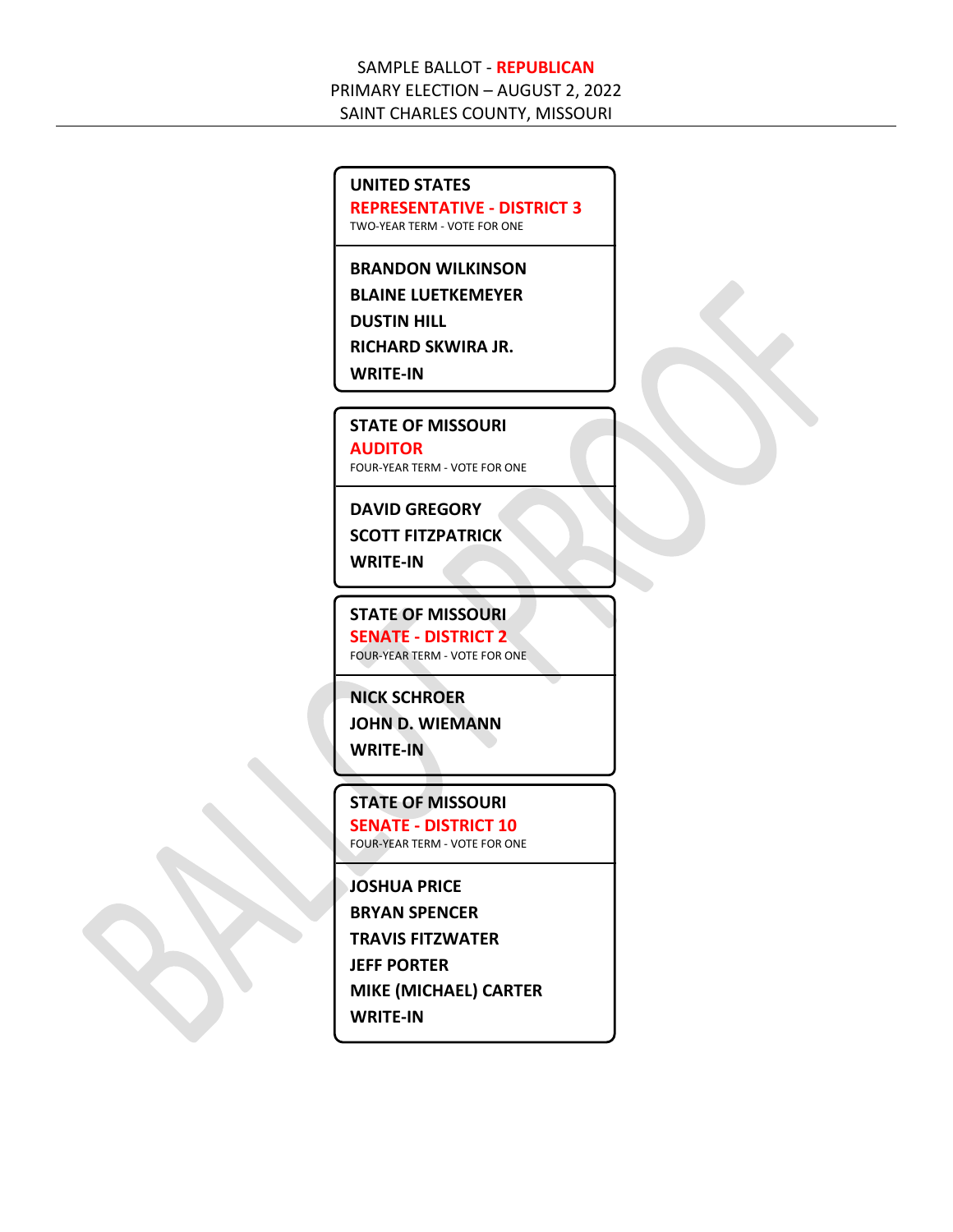#### **STATE OF MISSOURI**

**REPRESENTATIVE - DISTRICT 63**

TWO-YEAR TERM - VOTE FOR ONE

## **CARLA KLASKIN**

**TRICIA K. BYRNES**

**WRITE-IN**

#### **STATE OF MISSOURI**

**REPRESENTATIVE - DISTRICT 64** TWO-YEAR TERM - VOTE FOR ONE

## **MIKE SWARINGIM**

**DEANNA SELF**

**TONY LOVASCO**

**WRITE-IN**

#### **STATE OF MISSOURI**

**REPRESENTATIVE - DISTRICT 65** TWO-YEAR TERM - VOTE FOR ONE

#### **WENDY HAUSMAN**

**WRITE-IN**

#### **STATE OF MISSOURI**

**REPRESENTATIVE - DISTRICT 69** TWO-YEAR TERM - VOTE FOR ONE

## **ADAM SCHNELTING WRITE-IN**

#### **STATE OF MISSOURI**

**REPRESENTATIVE - DISTRICT 102** TWO-YEAR TERM - VOTE FOR ONE

**RICHARD W WEST WRITE-IN**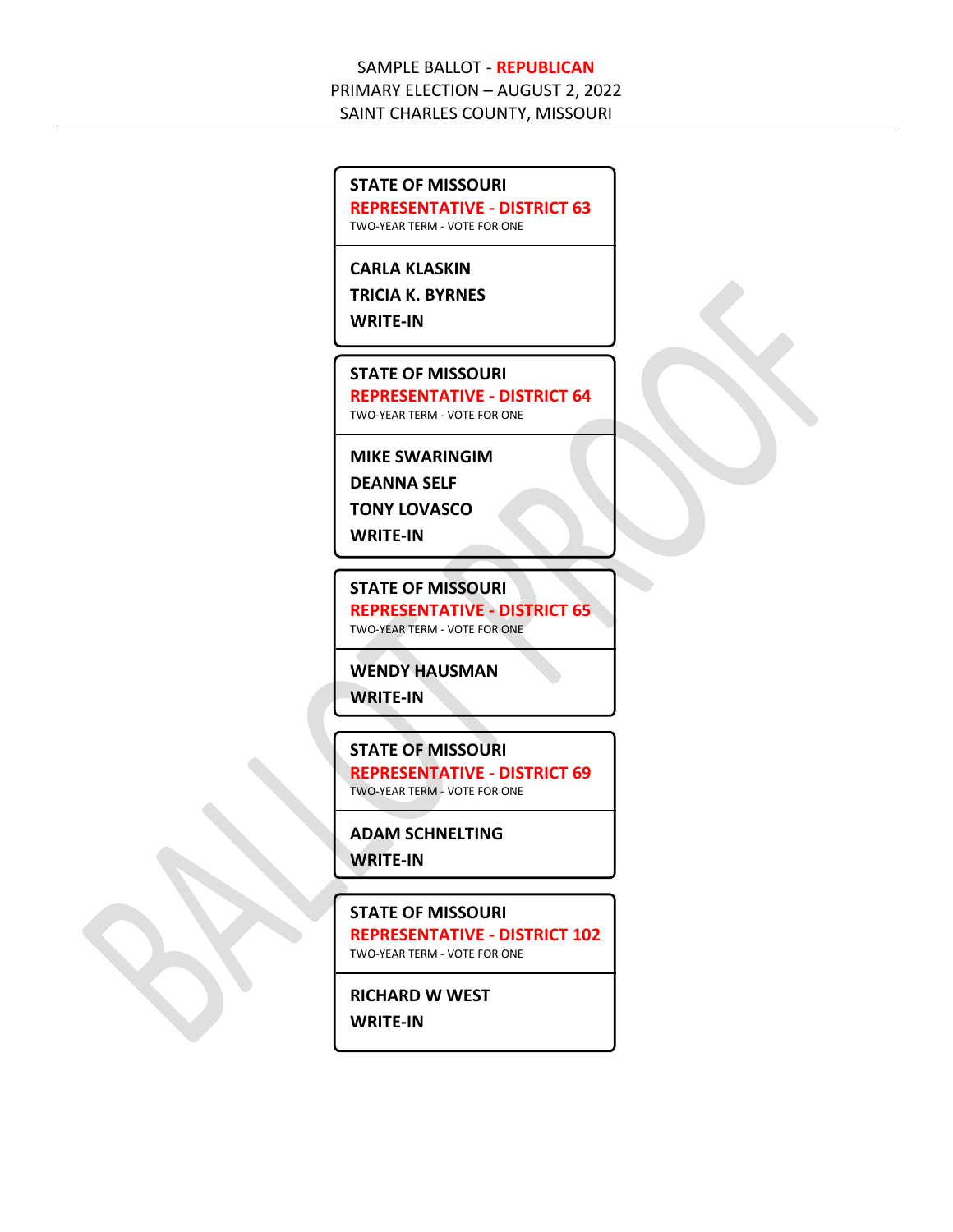# **STATE OF MISSOURI REPRESENTATIVE - DISTRICT 103** TWO-YEAR TERM - VOTE FOR ONE **DUELL WAYNE LAUDERDALE DAVE HINMAN WRITE-IN STATE OF MISSOURI REPRESENTATIVE - DISTRICT 104** TWO-YEAR TERM - VOTE FOR ONE **PHIL CHRISTOFANELLI WRITE-IN STATE OF MISSOURI REPRESENTATIVE - DISTRICT 105** TWO-YEAR TERM - VOTE FOR ONE **ADAM SCHWADRON WRITE-IN STATE OF MISSOURI REPRESENTATIVE - DISTRICT 106** TWO-YEAR TERM - VOTE FOR ONE **TRAVIS WILSON BUDDY HARDIN LINDA J. LUERA-SANCHEZ ALI GRAEFF WRITE-IN**

**STATE OF MISSOURI REPRESENTATIVE - DISTRICT 107** TWO-YEAR TERM - VOTE FOR ONE

**MARK A MATTHIESEN**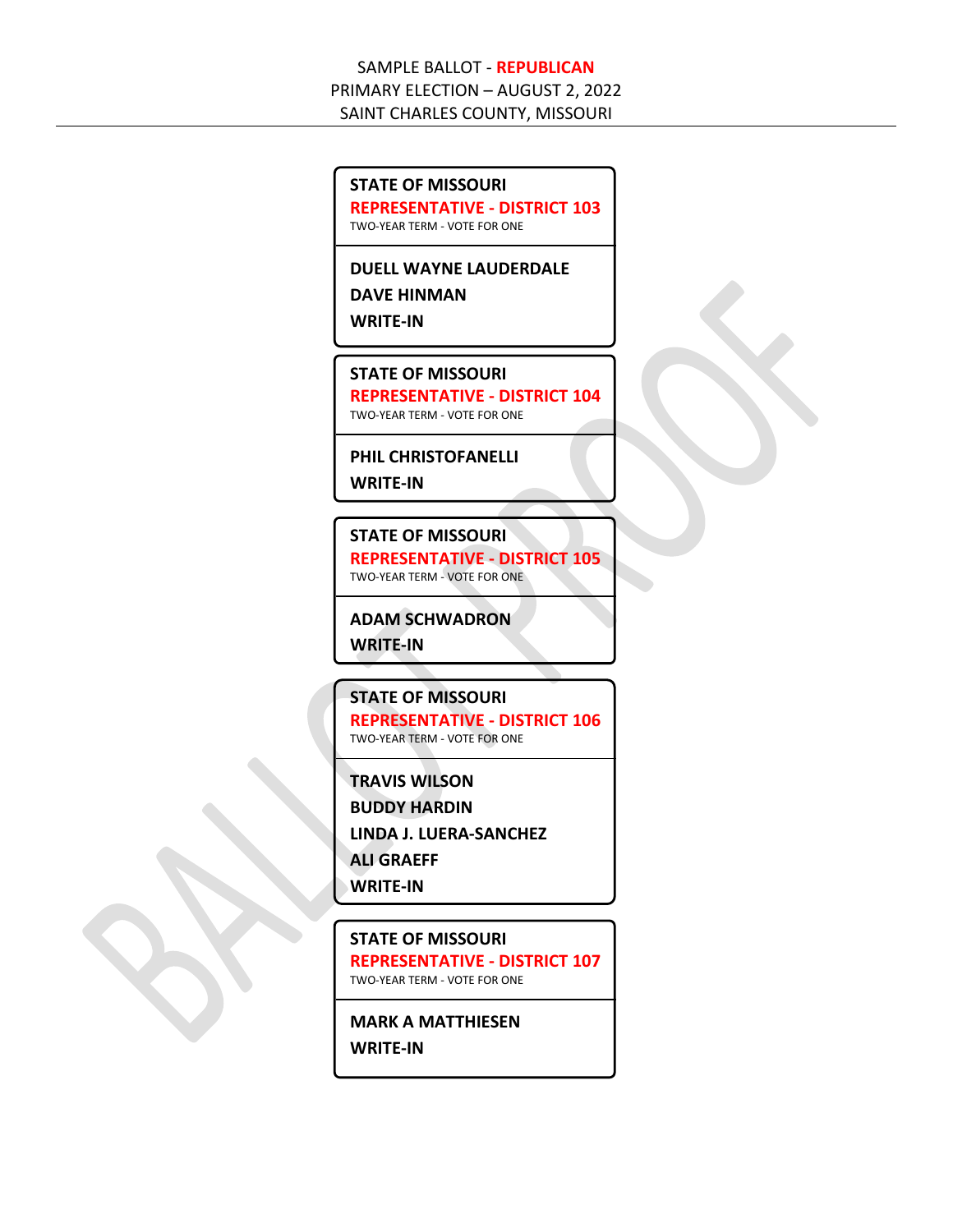#### **STATE OF MISSOURI**

**REPRESENTATIVE - DISTRICT 108**

TWO-YEAR TERM - VOTE FOR ONE

**MATTHEW GRIESE**

**JUSTIN HICKS**

**KAREN VENNARD**

**WRITE-IN**

**STATE OF MISSOURI**

**CIRCUIT JUDGE**

**CIRCUIT 11 DIVISION 2** FOUR-YEAR TERM - VOTE FOR ONE

**DEBORAH J ALESSI WRITE-IN**

**STATE OF MISSOURI ASSOCIATE CIRCUIT JUDGE CIRCUIT 11 DIVISION 6**

FOUR-YEAR TERM - VOTE FOR ONE

**TRISHA E. MCCULLOCH**

**WRITE-IN**

**STATE OF MISSOURI ASSOCIATE CIRCUIT JUDGE CIRCUIT 11 DIVISION 8**

FOUR-YEAR TERM - VOTE FOR ONE

**ERIN BURLISON**

**WRITE-IN**

## **STATE OF MISSOURI ASSOCIATE CIRCUIT JUDGE CIRCUIT 11 DIVISION 9**

FOUR-YEAR TERM - VOTE FOR ONE

**JEFFREY J. SANDCORK CRYSTAL L. BLACKETER WRITE-IN**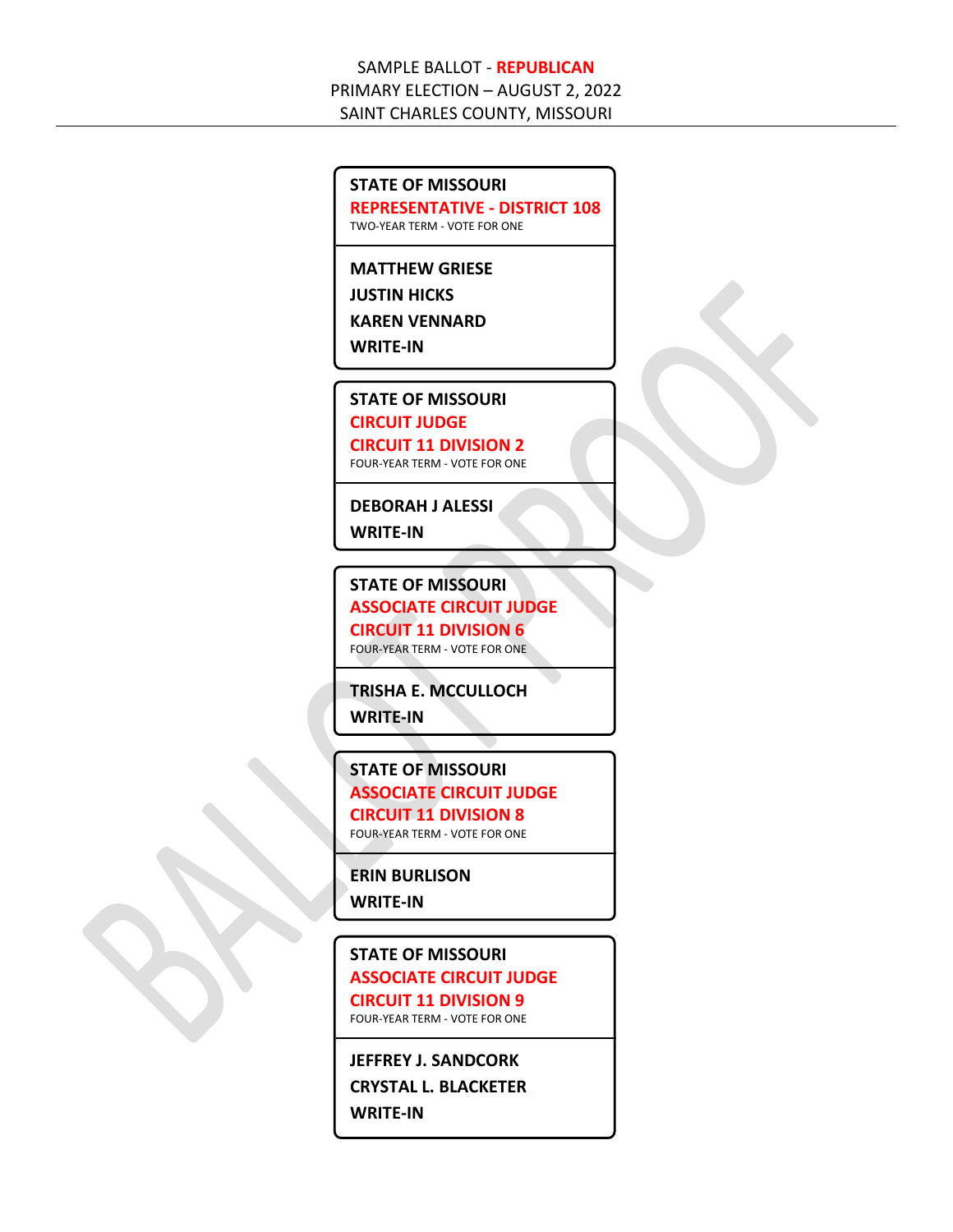#### **STATE OF MISSOURI**

**ASSOCIATE CIRCUIT JUDGE**

**CIRCUIT 11 DIVISION 10**

FOUR-YEAR TERM - VOTE FOR ONE

**DENNIS CHASSANIOL**

**WRITE-IN**

## **STATE OF MISSOURI**

**ASSOCIATE CIRCUIT JUDGE CIRCUIT 11 DIVISION 11** FOUR-YEAR TERM - VOTE FOR ONE

#### **GWENDOLYN GOEKE**

**DWAYNE JOHNSON**

**WRITE-IN**

**STATE OF MISSOURI ASSOCIATE CIRCUIT JUDGE CIRCUIT 11 DIVISION 12** FOUR-YEAR TERM - VOTE FOR ONE

**MATTHEW E.P. THORNHILL**

**WRITE-IN**

**COUNTY OF SAINT CHARLES COUNTY EXECUTIVE** FOUR-YEAR TERM - VOTE FOR ONE

**ARNIE C. AC (ARN) DIENOFF STEVE EHLMANN WRITE-IN**

**COUNTY OF SAINT CHARLES DIRECTOR OF ELECTIONS** FOUR-YEAR TERM - VOTE FOR ONE

**KURT BAHR WRITE-IN**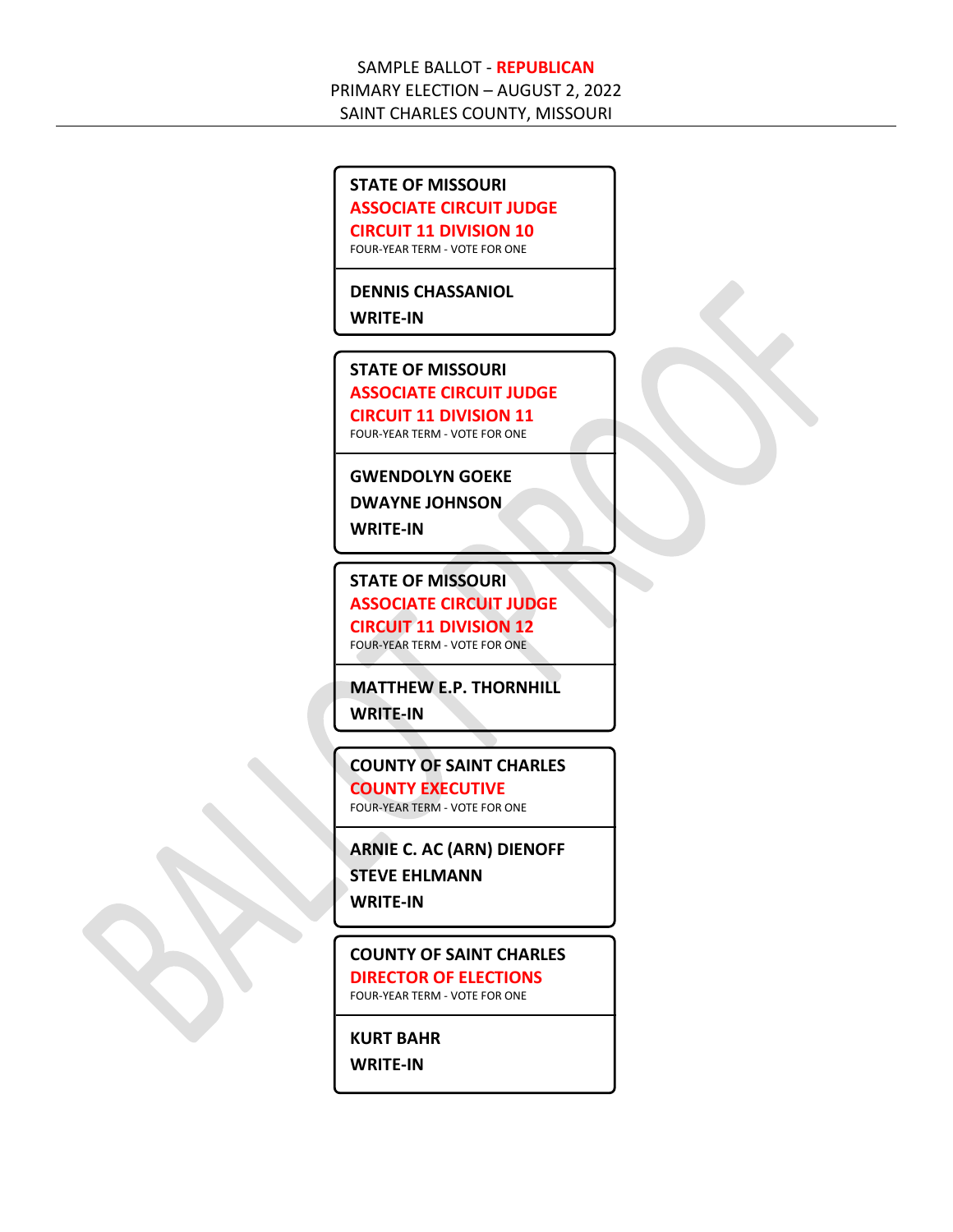#### **COUNTY OF SAINT CHARLES**

**RECORDER OF DEEDS**

FOUR-YEAR TERM - VOTE FOR ONE

## **MARY E DEMPSEY**

**WRITE-IN**

#### **COUNTY OF SAINT CHARLES PROSECUTING ATTORNEY** FOUR-YEAR TERM - VOTE FOR ONE

#### **TIMOTHY A. LOHMAR**

**WRITE-IN**

**COUNTY OF SAINT CHARLES COLLECTOR OF REVENUE** FOUR-YEAR TERM - VOTE FOR ONE

**MICHELLE D. MCBRIDE**

**WRITE-IN**

**COUNTY OF SAINT CHARLES SHERIFF**

FOUR-YEAR TERM - VOTE FOR ONE

#### **SCOTT A. LEWIS**

**WRITE-IN**

**COUNTY OF SAINT CHARLES ASSESSOR** FOUR-YEAR TERM - VOTE FOR ONE

## **TRAVIS WELGE**

**WRITE-IN**

**COUNTY OF SAINT CHARLES COUNTY COUNCIL – DISTRICT 1** FOUR-YEAR TERM - VOTE FOR ONE

**JOE CRONIN**

**MATT SWANSON**

**BRUCE A. PETROV**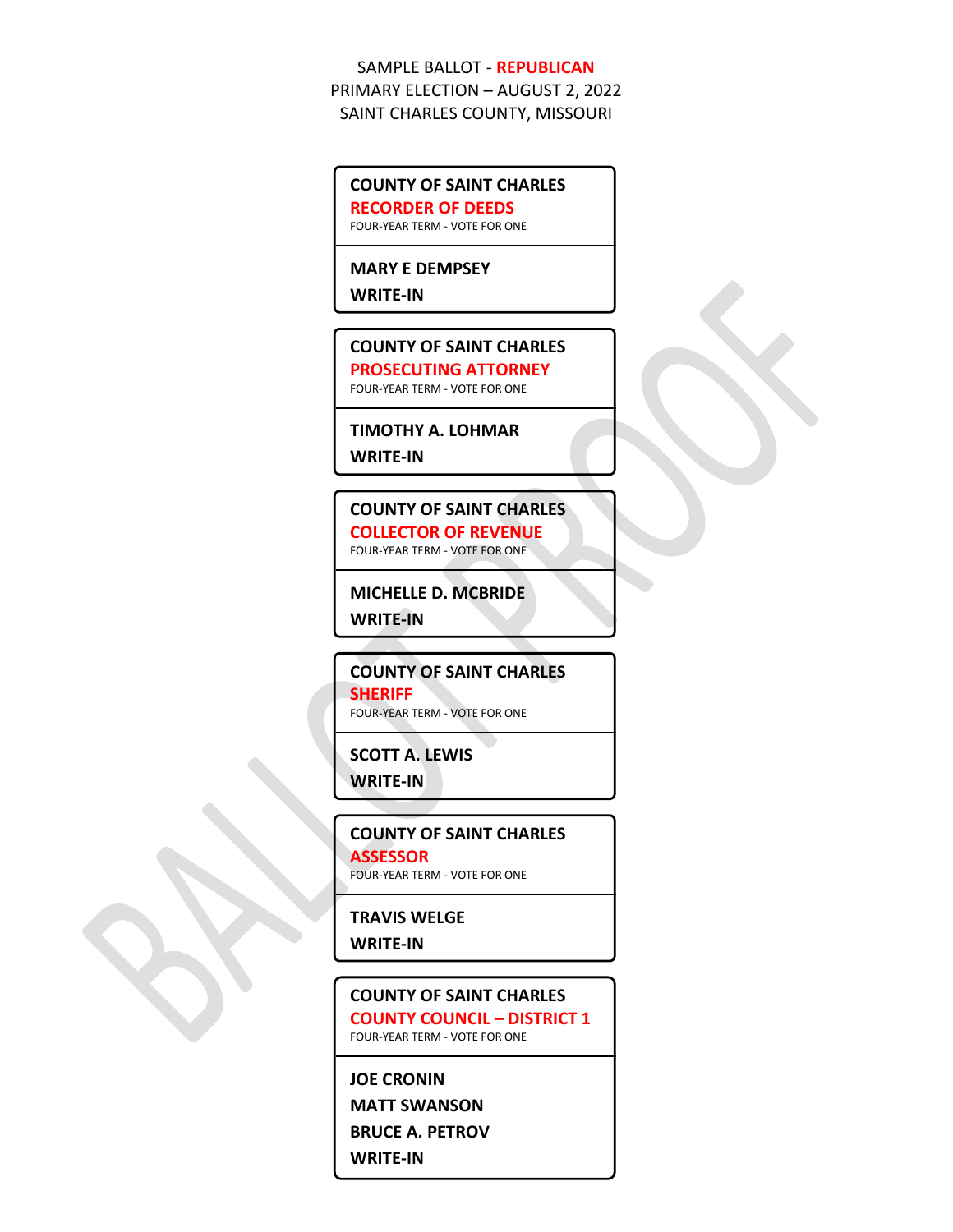#### **COUNTY OF SAINT CHARLES**

**COUNTY COUNCIL – DISTRICT 3**

FOUR-YEAR TERM - VOTE FOR ONE

## **TONY FRISELLA**

**MIKE ELAM**

**WRITE-IN**

**COUNTY OF SAINT CHARLES COUNTY COUNCIL – DISTRICT 5** FOUR-YEAR TERM - VOTE FOR ONE

**TERRY HOLLANDER**

**JANE PUSZKAR**

**WILLIAM PUNDMANN**

**WRITE-IN**

**COUNTY OF SAINT CHARLES COUNTY COUNCIL – DISTRICT 7** FOUR-YEAR TERM - VOTE FOR ONE

**TIM BAKER**

**JOHN WHITE**

**WRITE-IN**

## **COUNTY OF SAINT CHARLES COTTLEVILLE TOWNSHIP**

## **COMMITTEEMAN**

TWO-YEAR TERM - VOTE FOR ONE

#### **TERRY HERRING**

**WILL KLEIN**

**WRITE-IN**

## **COUNTY OF SAINT CHARLES COTTLEVILLE TOWNSHIP**

## **COMMITTEEWOMAN**

TWO-YEAR TERM - VOTE FOR ONE

## **ANITA HERRING**

**KATIE STICKMAN**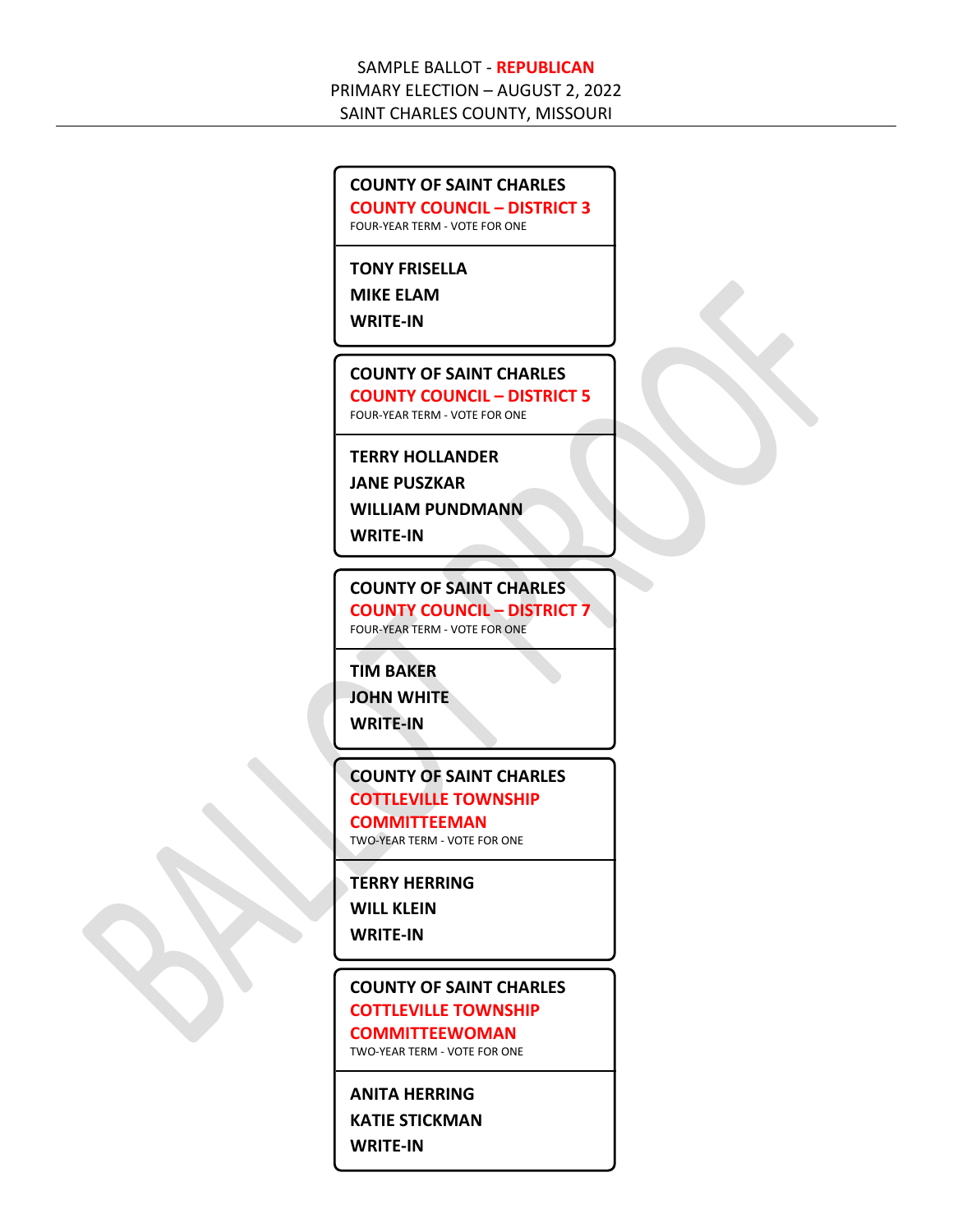#### **COUNTY OF SAINT CHARLES DARDENNE TOWNSHIP**

**COMMITTEEMAN**

TWO-YEAR TERM - VOTE FOR ONE

#### **DAVID C. ZUCKER**

**MARK REMSTEDT**

**WRITE-IN**

## **COUNTY OF SAINT CHARLES HARVESTER TOWNSHIP**

**COMMITTEEWOMAN**

TWO-YEAR TERM - VOTE FOR ONE

#### **ERICA BAHR**

**SANDRA ENO**

**WRITE-IN**

**COUNTY OF SAINT CHARLES RIVERS TOWNSHIP COMMITTEEMAN**

TWO-YEAR TERM - VOTE FOR ONE

**ROBERT W SULLENTRUP, JR JEFF OHMES CARL DORSCH**

**WRITE-IN**

**COUNTY OF SAINT CHARLES RIVERS TOWNSHIP COMMITTEEWOMAN** TWO-YEAR TERM - VOTE FOR ONE

## **BRIDGET OHMES**

**BRENDA WEBB**